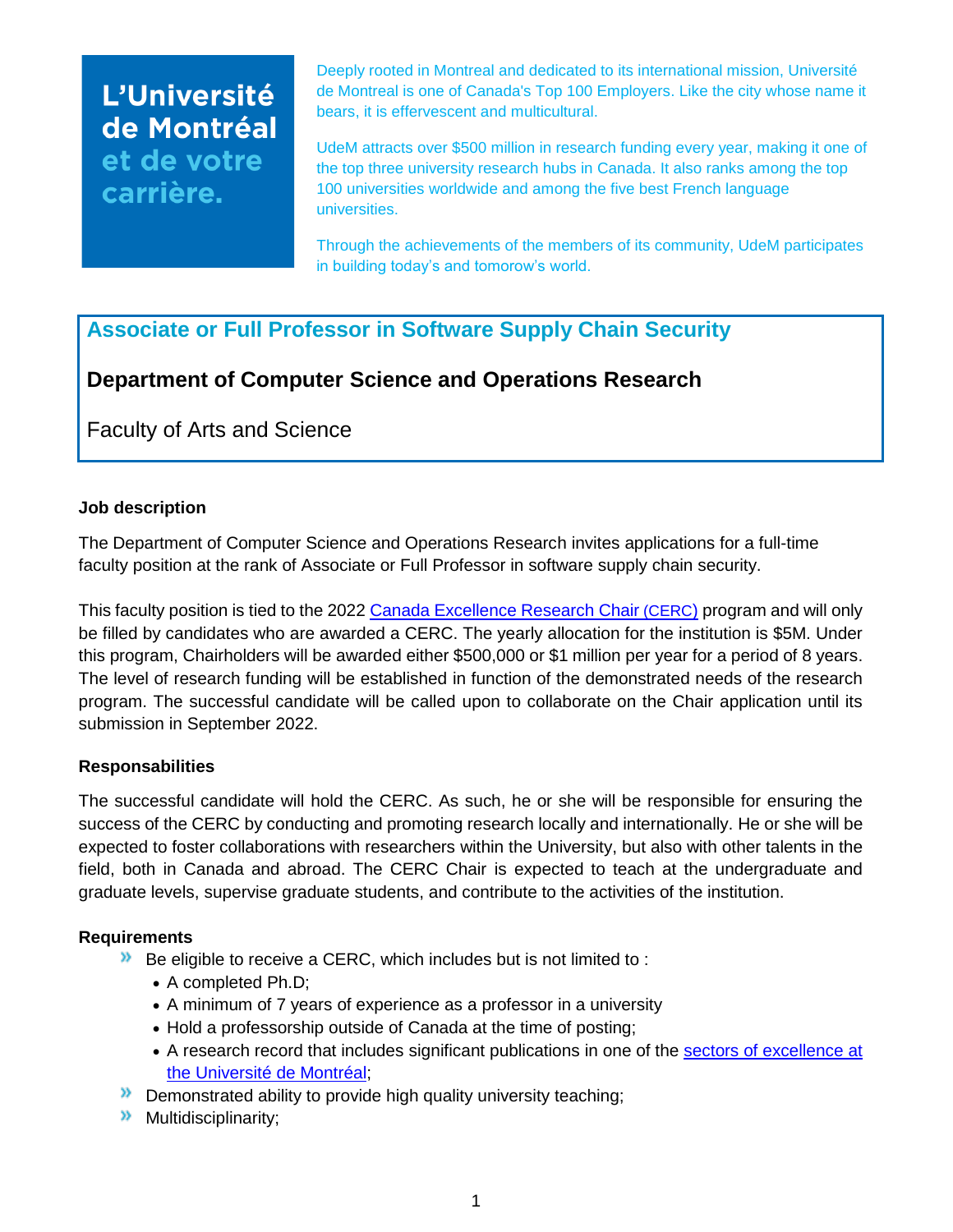An adequate knowledge of the French written and spoken language **or** a strong commitement to reach the required proficiency level, in accordance to Université de Montréal's Language [Policy.](https://francais.umontreal.ca/politique-linguistique/la-politique-linguistique-en-bref/) An institutional learning support program is offered to all professors wishing to learn French or improve their communication skills.

#### **How to submit your application**

The application file sent to the Department Chair should contain the following documents:

- $\lambda$  A cover letter; application must include in the cover letter one of the following statements: "I am a citizen/ permanent resident of Canada." Or "I am not a citizen or permanent resident of Canada.";
- A research statement for a CERC (approximately one page);
- Your curriculum vitæ;
- Recent publications or research papers;
- **X** Three letters of recommendation are also to be sent directly to the Department Chair by the referees.

Applications and letters of recommendation must be submitted **by email no later than April 29th, 2022**  to :

#### **Sylvie Hamel, Chair**

Department of Computer Science and Operations Research Faculty of Arts and Science, Université de Montréal Phone: +1-514-343-7090 Email: [directeur-SE@iro.umontreal.ca](mailto:directeur-SE@iro.umontreal.ca) Website: [www.diro.umontreal.ca](http://www.diro.umontreal.ca/)

#### **Additional information about the position**

| Reference number            | FAS 03-22/30 (modified)                                                            |
|-----------------------------|------------------------------------------------------------------------------------|
| <b>Application deadline</b> | From March 29th to April 29th, 2022, inclusively                                   |
| <b>Salary</b>               | Université de Montréal offers competitive salaries and a full<br>range of benefits |
| <b>Starting date</b>        | No later than 12 months after the Chair is awarded                                 |